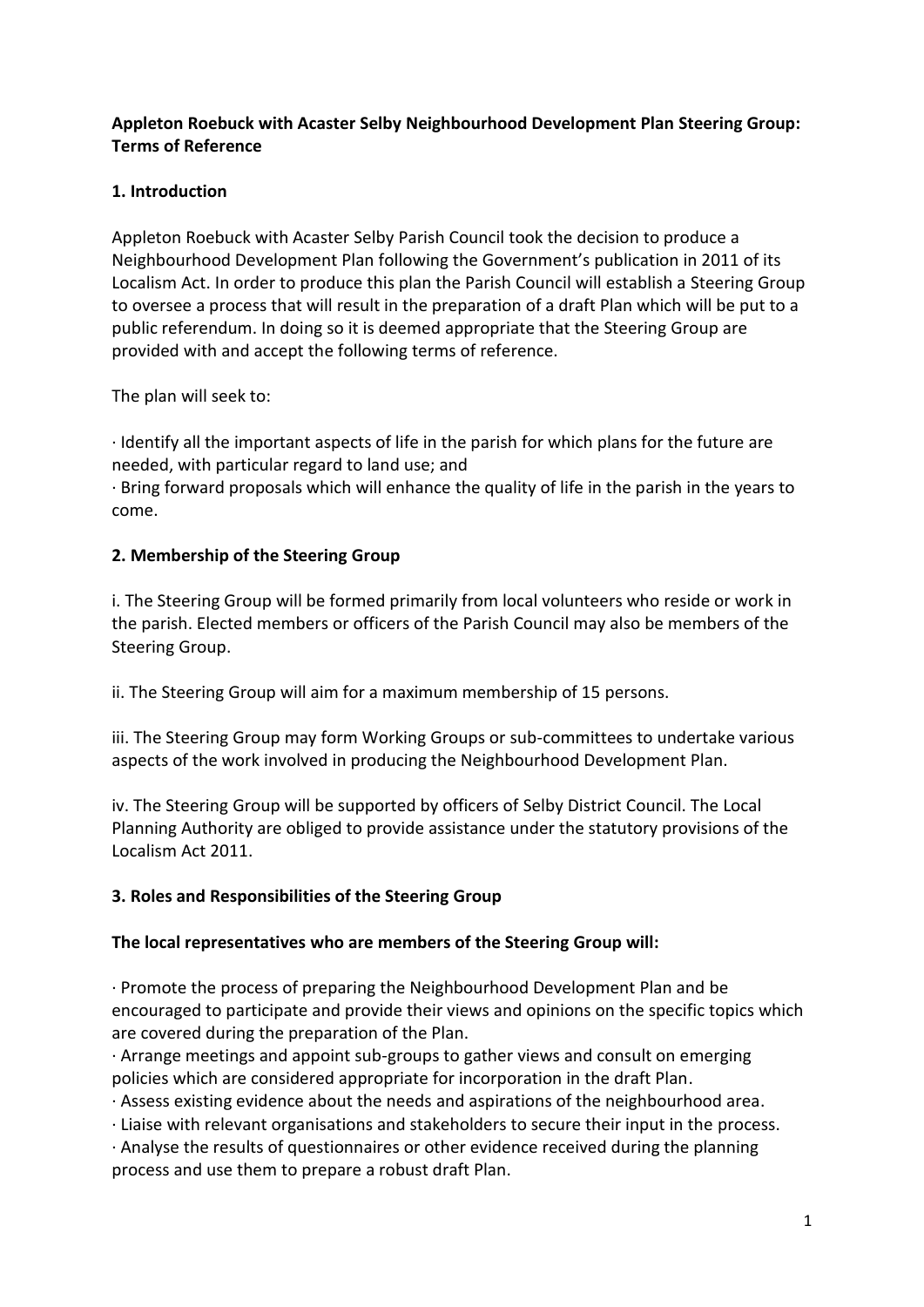· Inform the Parish Council of progress on a regular basis in order that Steering or Working Group Minutes can be noted.

· Support the Local Planning Authority and Parish Council during the referendum process.

# **The Parish Council will:**

· Support the Steering Group throughout the process providing sufficient assistance and financial resources to ensure the plan is prepared expeditiously providing that overall expenditure falls within the budget allocated by the Parish Council.

· Support the Steering Group to ensure the Plan conforms to national and local policy, and is sound and robust enough to withstand independent examination. Outside professional expertise and aid may be sought to ensure this objective is met.

· Work with the Steering Group and the local community to establish that future infrastructure needs of the parish are provided prior to any housing or other development forthcoming as a result of the Core Strategy and Local Development Framework occurring within the Parish.

· Work with the Steering Group to develop policies to guide the future development and use of land in the area.

· Support the Steering Group in developing sustainability appraisal or other assessments requested by the Local Planning Authority prior to the Plan being submitted.

· Support the Steering Group in efforts of engagement and consultation with the local community throughout the plan making process.

· Facilitate any required contact with the relevant statutory bodies or parties who must be consulted during the plan making process.

· Carry out all statutory duties contained in the Neighbourhood Planning (General) regulations 2012 and engage with Selby District Council during the referendum process of the plan for which the principle authority are responsible.

· Following the preparation of the draft Plan and with the agreement from the Group, submit the plan to the Local Planning Authority for inspection and independent examination.

· Provide appropriate budgetary support, not outlined above, for the production and local promotion of the Plan within the budget allocated by the Council.

### **All Members of the Steering Group will:**

· Declare any personal interest that may be perceived as being relevant to any decisions or recommendations made by the group. This may include membership of an organisation, ownership of interest in land (directly or indirectly) or a business or indeed any other matter likely to be relevant to the work undertaken by the Steering Group.

· Ensure that there is no discrimination in the plan making process and that it is a wholly inclusive, open and transparent process to all groups in the neighbourhood area, to anyone wishing to undertake development in the neighbourhood area, or to anyone wanting to be involved in the plan making process.

· Work together for the benefit of the communities within the neighbourhood area.

· Treat other Members of the Group with respect and dignity, allowing Members to express their views without prejudice and interruption.